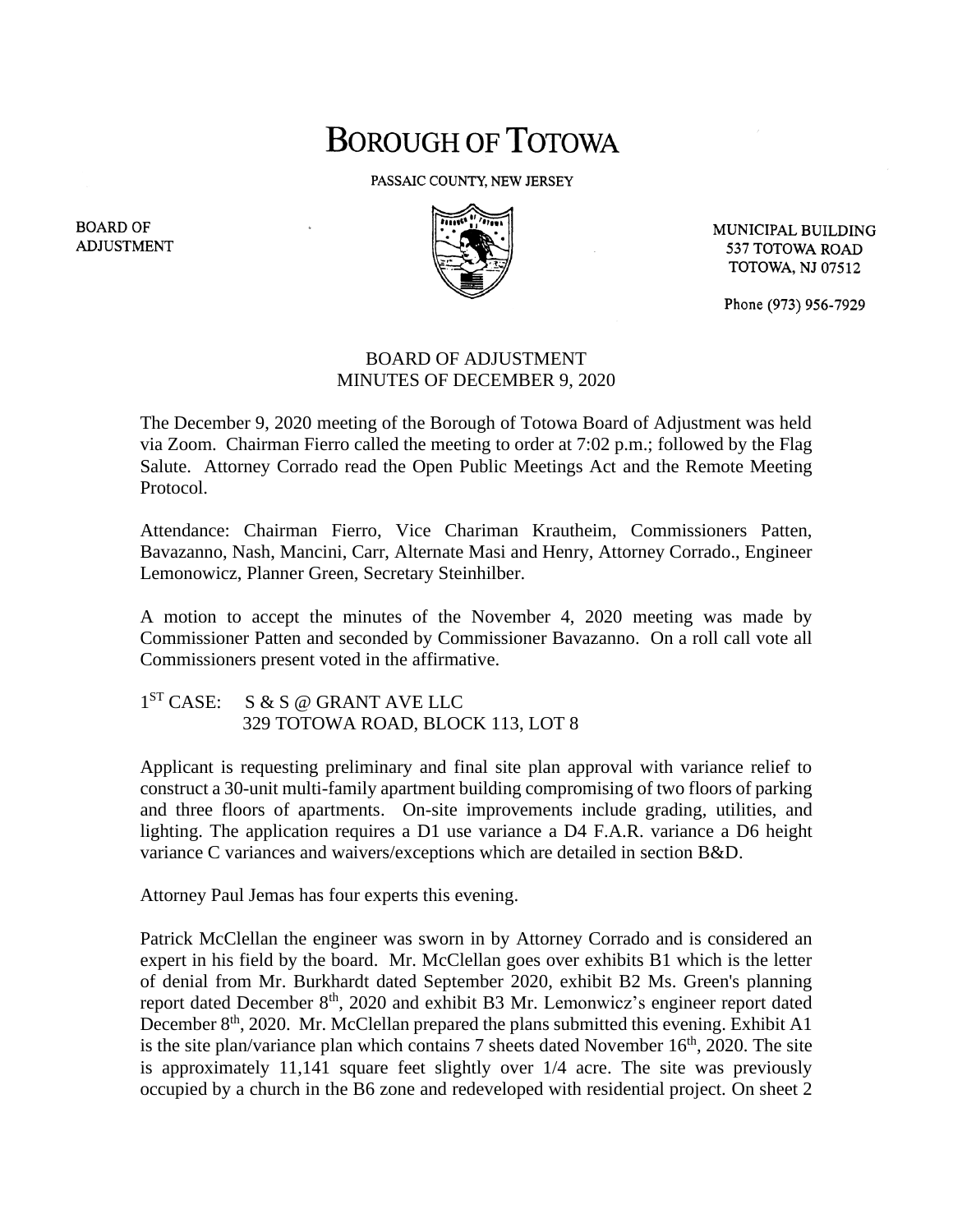the preexisting conditions plan, and existing condition plan on the left side is dated September 2018 and the right side is dated September 2020. The application is for three Story residential over two stories of parking, there is a slope in the road on Totowa Rd. The upper level of parking from is from the Grant Ave entrance and the lower-level parking is from Totowa Rd. The upper-level parking consists of 27 parking spaces 2 van size spaces at 8 feet wide with an 8-foot Isle width, 8 spots that are 9 feet by 18 feet, three spaces that are 9 1/2 feet by 18 feet, six compact spaces at 8 feet by 15 feet, and eight spaces that are 9 feet by 18 feet. The lower level is proposed 25 parking spaces one handicap spot at 8 foot by 18 feet, one space that is 21.8 feet by 9.3 feet, 8 spaces that are 9 feet by 18 feet, six compact spaces that are 8 feet by 15 feet, and nine spaces that are 9 feet by 18 feet. The application is for 30 units 12 one-bedroom units 18 two-bedroom units where 58 parking spaces are needed, and 52 parking spaces are being proposed. The water and sewer calculations are 4590 gallons per day of water use and the sanitary sewer projected flows is 5850 gallons of discharge per day. The trash will be collected by a private company.

Mr. McClellan goes over engineer Lemanowicz's letter. Page two of his letter section B the technical comments line one is based on a current boundary topo survey a sign and sealed copy will be supplied to the board. Line 2-58 parking spaces are required /60 if you use the ordinance so the application would need a waiver for that. The current architectural plans are dated September 22<sup>nd</sup>, 2020 and November 11th are for the exhibits, Line 4 the applicant will amend, line 5 there was an error on the plan and they will amend and engineer Lemanowicz will need surveys for both images. Line 6 the applicant understands the comment. Line 7 the title report and survey-there's no paperwork for an easement the applicant will have to access the current conditions and move forward. Line 8 the applicant will request and will serve letters line 9 there's no encroachments line 10 construction of foundation walls on property line is common line 11 the comment makes sense line 12 will replace all curbing and sidewalk. Line 13- 91.74% is correct and the change will be made line 14-58 spaces is required where 52 is being proposed line 15 the applicant can control when assigning the spots or shorten the drive aisle width by 1 foot line 16 the aisle widths are 24 feet it narrows at the entrance to 20 feet but quickly opens back up to 24 feet. Line 17 result in the property line that should be marked, line 18 positioned on the parking lines 12 inch in width line 19 nine feet wide x 15 feet long is a trash area will be enclosed line 20 the electric service are off of Totowa Rd the rest are underground to Grant Ave and are existing line 21 there is no objections line 22 that's required line 23 they do not need to be compliance with the state because the stormwater regulations will need a stormwater detention and they will supply that. Line 24 the applicant has to give a little thought to that line 25 a ceiling mounted light under the structure the applicant will confirm and no on plan line 28 be the wall mounted lights on the building they will have to rethink and lower the intensity along the face of the building to comply line 29 the applicant will comply line 30 that will be removed line 31 they will replace with RSIS detail line 32 will provide stop sign and detail. Line 33 the water will need info from the mechanical engineer line 34 there's no issue or objection by the applicant line 35 the applicant will coordinate with Mr. Corso to have the same notes. Mr. Lemanowicz refers to line 10 and a stipulation of approval should be the applicant is responsible for protecting adjourning structures from construction. Commissioner Bavazanno would like to know where the applicant is getting the extra 6 parking spaces from. Mr. McClellan states there is a space for each tenant and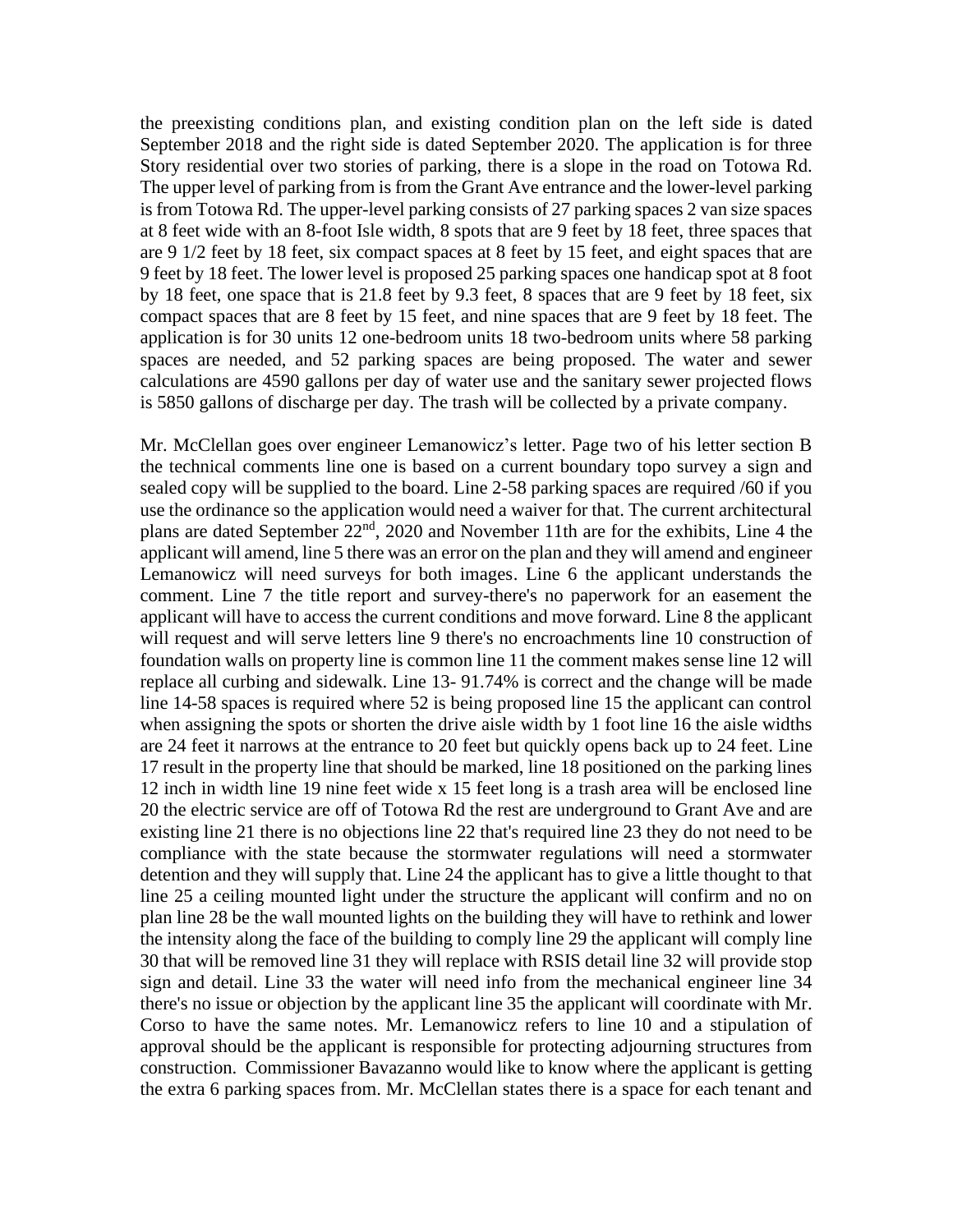key fobs are used the traffic engineer and planner will have more information on this. Commissioner Bavazanno asked about the storm water. Mr. McClellan states there is attention basins which will be used, and collection of water will be on the roof and slower flow and cleaner. Commissioner Patten in would like to know how close the building to adjacent properties is and can a reduction in width be an option. Mr. McClellan says there's no dimensions, but he can show the current plan of the law and explain. Chairman Fierro asked about the title page which are the lots the town purchased. Attorney Corrado states one of the properties is located on the corner of total road and Dewey Ave the second is located on the corner of total road and Elizabeth place, Totowa Rd/Dewey was supposed to be demolished in 2020 but because of Covid that date has changed to 2021. The garbage is to be picked up on grant Ave by a rolling two dumpsters out the lawn maintenance will change but not sure to what. Mr. Lemanowicz asked about parking with key fobs and what about the guest where do they park. Mr. McClellan states to tenants would have to let that person in. Mr. Lemanowicz asked if that was included in the lease. Attorney Jemas states that expert Staiger will answer that question. Chairman Fierro wants to know who the builder is, Mr. Jemas states Mr. Meka. Commissioner Mancini would like to know if each parking spot will be designated, Mr. McClellan states there will be a number for each unit.

Mr. McClellan goes over Ms. Green's report dated December 8, 2020. On page 2, section B-variances needed are a D-1 use variance, F.A.R., and height variances. On page 3 are the C-variances needed which are landscaping, number of dwelling units, side yard abutting a lot, side yard abutting a street, rear yard setbacks, and building coverage. On page 6 under waivers/exceptions which are the neighborhood consistency, proposed building to the environment, amending the lighting design, and parking spaces. On page 8 under comments, line 4 has been testified, line 5 the discrepancies were explained, and line 9 the applicant will enclose. On page 8 under site plan, line 11 the applicant will revise, line 12 the applicant will correct, and line 16 1.7 feet at its closest. Ms. Green asked about the encroachments on the restaurant, if the survey is accurate, the fence is where the property line is and they will co-exist with the patio. On line 17 the applicant will clarify the discrepancies, on line 18 the typo on water and sewer and has been addressed. Line 19 the applicant will clean up and make more legible, line 20 the building height matches on the architectural plans-the difference is where each was taken from, line 21 the applicant provided testimony and they will take responsibility, line 26 the floor ceiling height varies at 8'6 at the lowest to 10'6 at the highest. Line 27 the drive isle width is 24 feet, line 28 the tenants will have assigned spots, line 29 and 30 will defer to the architect. Ms. Green questions the columns adjacent to the compact station but on the plans they are. Mr McClellan would not recommend that, they will look for another location for that. Line 37 the applicant will fix, line 39 the applicant will re-evaluate and lower, line 40 will defer to the engineer. The landscaping plan will fix to fit, the planter on Grant Ave will be for annual plant. Line 45 there will be no free standing signs for this building, line 46 the applicant will provide.

Steven Corso, Architect, was sworn in by Attorney Corrado. Mr. Corso's business is located at 676 Bloomfield Ave and is considered an expert in his field by the Board. Mr. Corso has prepared all the architectural plans. Exhibit A-2 sheet A1 and A2 are the architectural plans, A-3 is the color rendering of the front and A-4 is the color rending of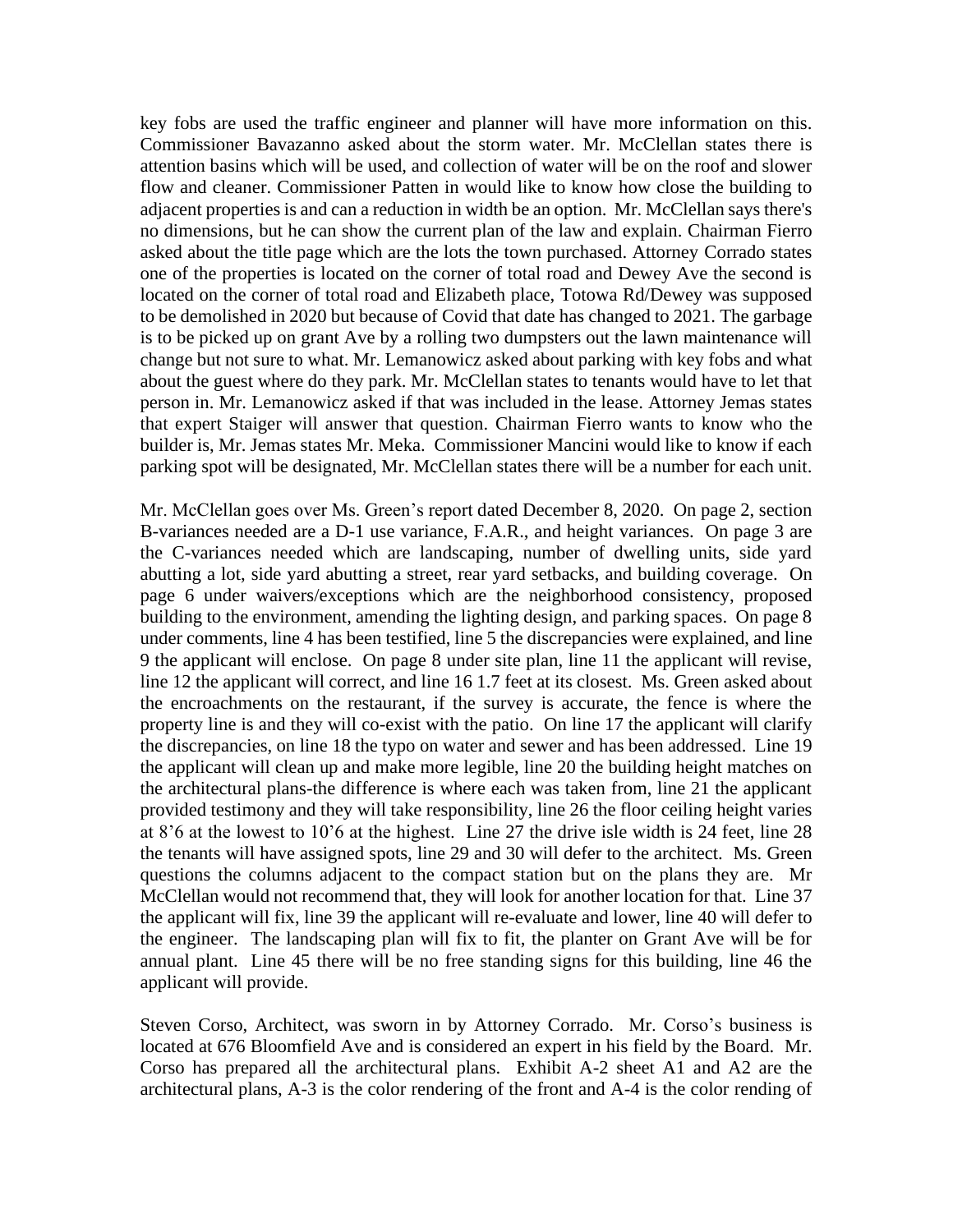the left side on Grant Avenue. The shape and slop are suited for this type of building. The lower parking entrance is off of Grant and the upper parking entrance is off of Totowa Road. The width is suited for double isle parking in each level, building is 4 stories to the front and 5 to the back. The first 2 levels are parking. The exterior will have a mix of shutters, balconies, and mansard roof with dormers. The air conditioning units will be in the parapets. The building will be fully equipped with sprinkler systems and the equipment will be in the mechanical room. There will be 6 feet of concrete block walls around the trash unit. Mr. Jemas asked how the trash will be disposed. Mr. Corso states it will be a pickup truck that will come as often as needed. A private company will come and pick up the trash and the mechanical room will be ventilated. The gutters and eves will not extend over the property line. The building walls on the exterior, when they get close to the property line, will be fire protectable and sprinklers will be throughout the building. The second will have some balconies. The building height measurement was taken 10 feet away from the building. The first and second floor had 12' ceilings and the rest will have 10 heigh ceilings. The building will have light brick with stucco trim around the windows with shutters on some. Vice Chairman Krautheim asked if the parapet goes around the whole building. Mr. Corso replies yes. Vice Chairman Krautheim would like to know if the applicant would consider reducing the height at all. Mr. Corso states the height is needed for each floor; the 9-foot ceilings give a more upper end look. Commissioner Patten asked if the HVAC will be seen with the 3-foot parapet and if there is any access to the roof. Mr. Corso states the units would not bee seen and there will be a roof hatch for access to the roof. Commissioner Patten asked about the maximum depth and width of the columns are  $12$ " x  $12$ ". Mr. Corso says the minimum is  $12$ " x  $12$ " but with possible molding at the base it may go to 14" x 14". Commissioner Patten asked if the applicant would consider reducing the width from east to west an extra foot. Mr. Corso replies it is more important for the isle width to be wider in the parking garage than more landscaping. Commissioner Carr asked if the height of the building is 46.7 feet from Totowa Road or Grant, Mr. Corso says it is 10 foot higher on Grant. Commissioner Bavazanno asked if the elevator foes through all the levels. Mr. Corso says the elevator goes through all 5 floors. Commissioner Bavazanno would like to know if the applicant would consider reducing the number of units. Mr. Jemas will speak with the owner and get back on that question. Ms. Green would like to know the height of the elevator override, 30-36 inches, this will not go higher than the parapet. Mr. Green would like to know here the mailboxes be located. Mr. Corso states they will be in the lobby. How will the police and fire department gain access to the garages, either a keybox or siren activated, Mr. Stiager will address that question.

Joseph Staiger, traffic planner, business located at 425 Main Street in Chester, was sworn in by Attorney Corrado and is considered an expert in his field by the Board. Mr Staiger submitted 2 reports, one dated November 23, 2020 and one dated December 8, 2020 and are labeled Exhibit A-5. The traffic impact study was done for the peak hours of 7 to 9 but was they extended the count because of the school down the street. The morning is lighter than the evenings and slightly heavier with Covid, so they doubled the totals. The level of service is A entering Grant and coming out of Grant is a level C, the range is from A to F. Mr. Jemas interrupts to discuss his outcome with the owner and the reduction of units. Mr. Jemas states the owner will reduce the units from 30 to 28 which would make the rear of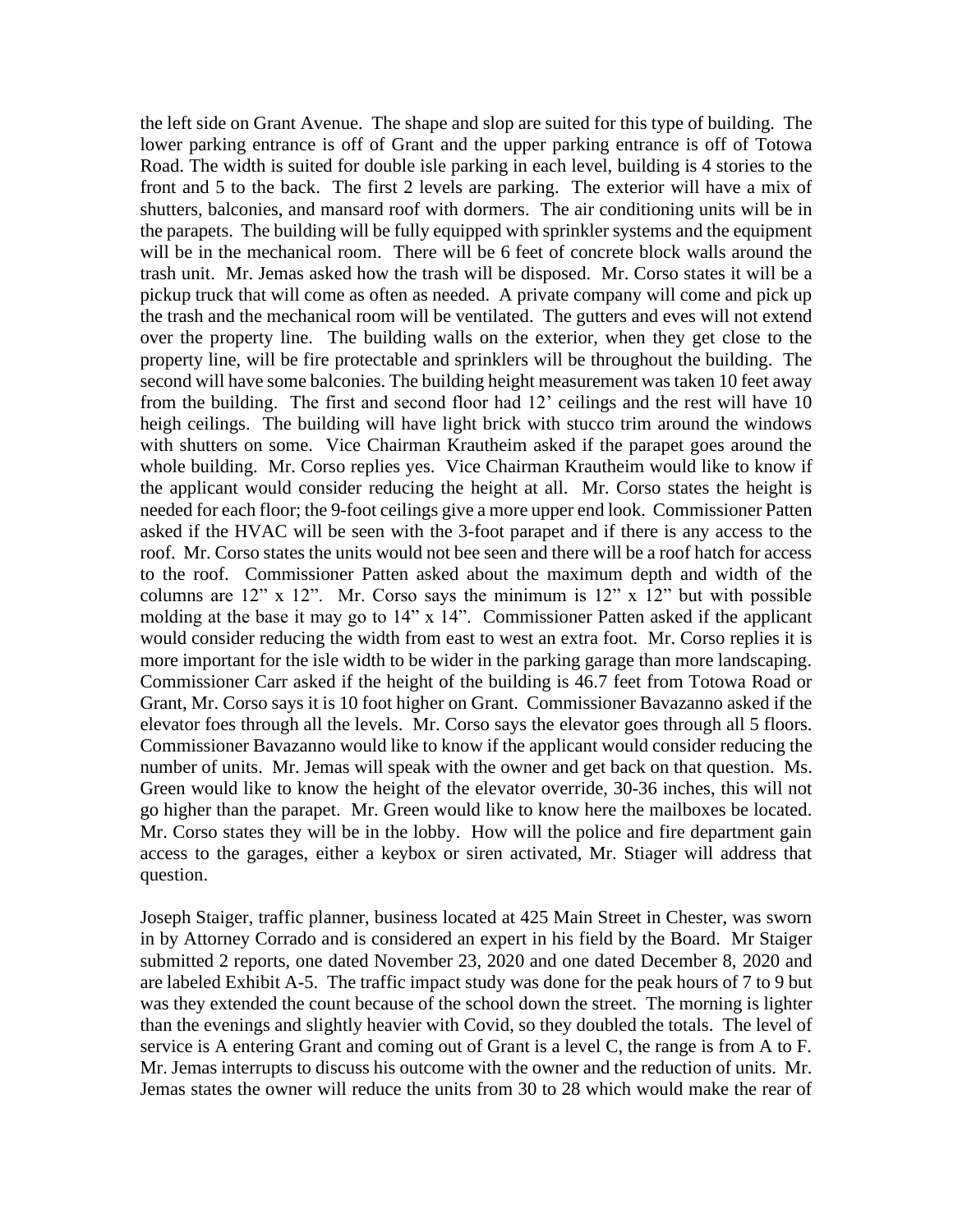the building 5 feet less. The reduction will eliminate 3 parking spaces for the new total spaces available will be 49 where 54 are required. The analysis for similar applications shows at 325 Union Blvd, 1.25 parking spaces per unit, 339 Union Blvd 1.3 parking spaces per unit and 75 Lackawanna Ave 1.3 parking spaces per unit. At other properties that the owner has have compact parking spaces and he feels comfortable with the total. Chairman Fierro would like to know if a third of the units are empty, what will be done with those spaces, on the Lackawanna units, those extra spaces are rented. Mr. Corso states they could be guest parking. Commissioner Mancini asked if tenants are able to enter from Grant Ave and exit through Totowa Road. Mr. Corso states there is only one entrance in and out of each level. Ms. Green asked if the parking spaces included in rent or a surcharge. Mr. Corso states the lease will provide a parking space for the tenant.

Jeffrey Stiles, planner, business is at 46 MacCulloch Ave, Morristown, was sworn in by Attorney Corrado and considered an expert in his field by the Board. This application is approximately 11 thousand square feet in size, the lot dimension is approximately 76 feet x 169 feet. The original use was a church, since then has been demolished. The neighborhood has a few multi family homes, a commercial unit with residential units above and single-family homes. The property is located in the B-6 restricted business zone. The variances needed are a use D-1 variance, a D-4 F.A.R. variance, and a D-6 height variance. The C variances are for landscaping, number of dwelling units, setback variance are side yard setbacks, side yard abutting a lot and rear yard setbacks, and maximum building coverage. Examples of a B-6 zone are offices, banks, beauty salons, etc. The accessory uses allowed for parking are minimum lot size 65 hundred square feet and a minimum lot depth of 110 feet and a minimum lot width of 60 feet and a maximum building coverage of 20% with a maximum F.A.R. of .4. The building height allows foe onsite parking, the roof line to mimic dormers. The 28 multi family unites in a B-6 zone in a residential neighborhood. This application conforms to the master plan because it infills development, this is a selective redevelopment of older properties, and the local business area is on Union Blvd. There is not major traffic or noise impact to the surrounding neighbors. Mr. Stiles suggest a possible change in the garage doors to metal gates ad entrance to the garage areas for better air flow and security. Ms. Green states the applicant needs a D-1, D-4, D-6 and several bulk variances, and questions if the D-1 use is suitable or fitted for the site, Mr. Stiles states the shape and configuration and location on Totowa Road and residential location-the neighborhood is more residential than commercial. Ms. Green asked about the multiple land use law. Mr. Stiles states the vast majority of residential properties are owner occupied-the residential character on the application. Ms. Green says the D-4 and F.A.R. are 3.6 reduced to 3.0 by shaving off the 5 feet. Mr. Stiles said he was incorrect before, he should of said it is reduced from 3.6 to 3.5. Ms. Green asked about the D-6 height variance and the light and air concern to the house on Grant Ave. Mr. Stiles responds there is no concern about the air and pulling it back the 5 feet will help with the light. Ms. Green asked about the shading analysis to the home in the rear on Grant Ave. Mr. Stiles says there was no analysis. Ms. Green asked for clarification on what C variance the applicant is seeking. Mr. Stiles responds that they are seeking a C-2 variance. Ms. Green asked about the number of units to parking and is the applicant creating a hardship with some of these request. Mt. Stiles states they are only off by 5 parking spaces if they go by the standard and still feels this is not an issue.